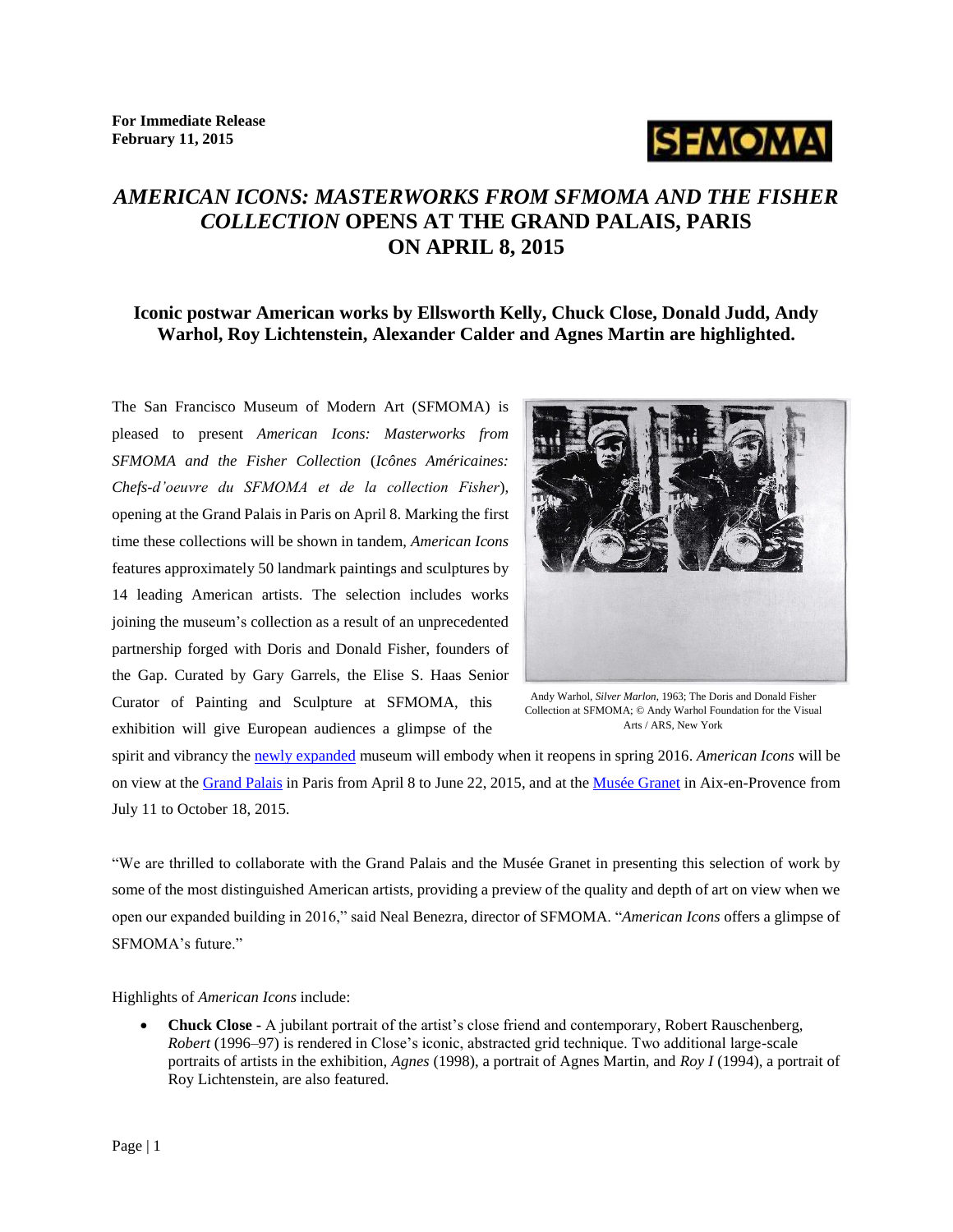- **Dan Flavin -** Combining two types of fluorescent light, Flavin's signature material, *untitled (to dear durable Sol, from Stephen, Sonja, and Dan)* (1969) is an early corner piece, dedicated to fellow artist Sol LeWitt, that brilliantly illuminates and transforms the architecture around it.
- **Donald Judd -** Perhaps Judd's most recognizable early wall-mounted work, *To Susan Buckwalter* (1964), is widely considered the artist's first "progression" and was among his earliest pieces constructed by industrial fabricators.
- **Ellsworth Kelly -** Painted while Kelly was living in Paris, *Cité* (1951) is one of Kelly's most celebrated and well-known works, and represents his earliest experiments with chance methods.
- **Roy Lichtenstein -** *Live Ammo (Tzing!) (*1962), with its minimal color palette, flat paint application, and field of red Benday dots, is among the artist's first forays into the comic book-derived idiom for which he is famous.
- **Agnes Martin -** An atmospheric early painting, *Falling Blue* (1963), exemplifies the delicate balance between wavering hand-painted surfaces and crisply ordered grids which underlies Martin's entire body of work.
- **Andy Warhol -** *Liz #6* [Early Colored Liz] (1963), a portrait of actress Elizabeth Taylor, is an early and groundbreaking example of Warhol's adoption of silkscreen as his medium and celebrity as his subject in the early 1960s.

Among the most celebrated artists in the exhibition, Ellsworth Kelly and Alexander Calder share strong connections to Paris, having created their first mature works in the city. The deep influence of their years living in France is evident in work made throughout their careers. Bringing seminal American works to a French audience, *American Icons* also extends SFMOMA's history of partnership with French institutions. Examples of these important relationships include the critically acclaimed retrospective *Garry Winogrand*, which opened October 14, 2014, and runs through February 8, 2015, at the Galerie Nationale du Jeu de Paume, Paris; a major survey of William Kentridge that traveled to the Jeu de Paume in 2010; the groundbreaking 2011 exhibition *The Steins Collect: Matisse, Picasso, and the Parisian Avant-Garde* presented at the Grand Palais; and the celebrated *Marc Chagall*  retrospective, organized by the Grand Palais and the Musée National Marc Chagall, Nice, that traveled to San Francisco in 2003.

*American Icons* marks the international debut of SFMOMA On the Go, an array of new art experiences, exhibitions, and programs presented while the museum is closed for construction. While the majority of On the Go programming has been held in the Bay Area, *American Icons* reflects SFMOMA's ability to extend its reach to a global scale, impacting international audiences.

A comprehensive catalogue will be published in conjunction with the exhibition, including an introductory essay by Garrels and substantial entries discussing each artist and the works in the exhibition. The publication will reflect the diversity of movements and styles seen in *American Icons*, as well as a wide variety of new approaches toward the use of materials, color and form.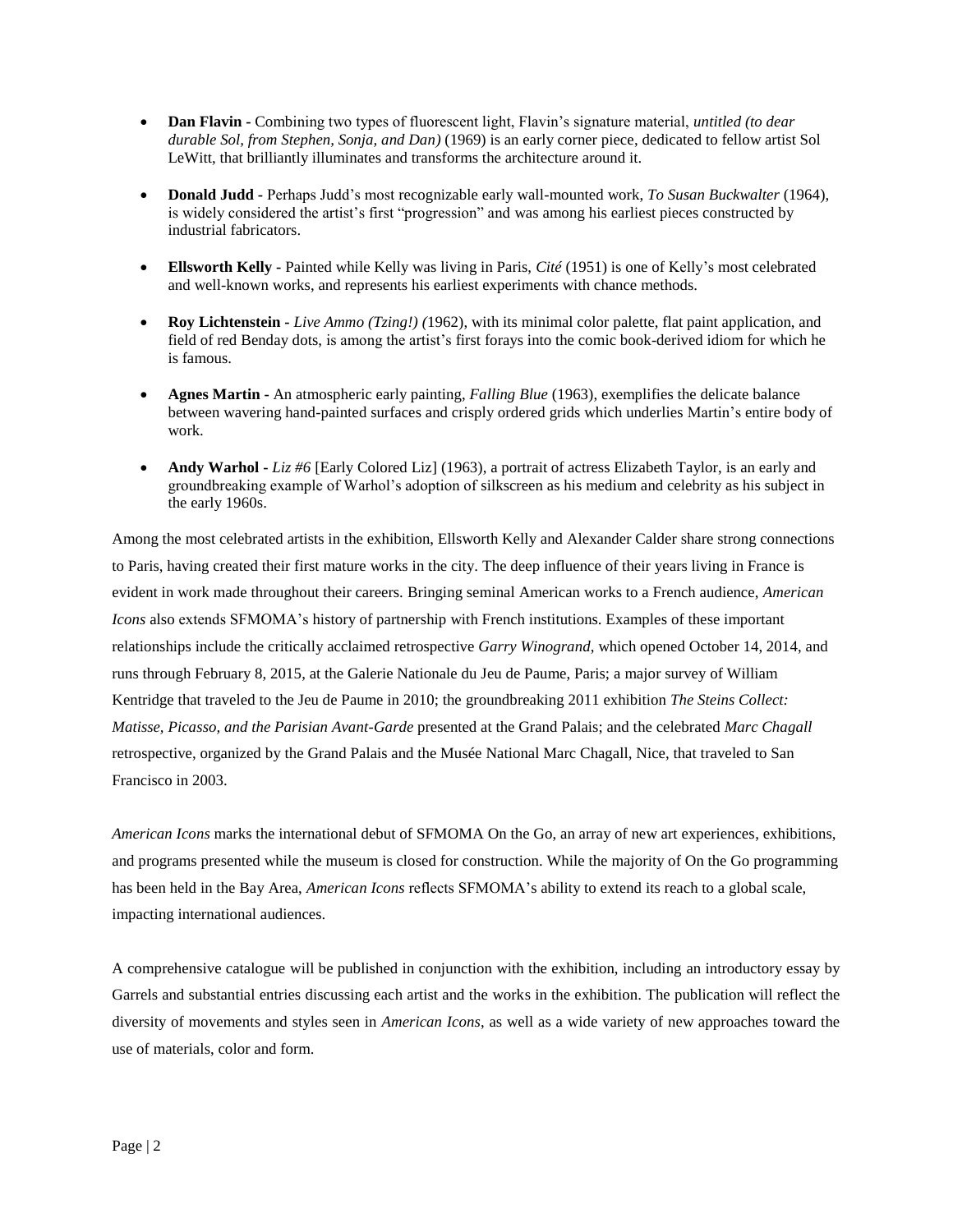#### **EXHIBITION ORGANIZATION**

*American Icons* is made possible by extraordinary support from the Mimi and Peter Haas Fund.

Leadership support is provided by the Prospect Creek Foundation. Major support is provided by Christie's, Roberta and Steven Denning, and Helen and Charles R. Schwab. Generous support is provided by Gay-Lynn and Robert Blanding, Jean and James E. Douglas, Jr., and Thomas W. Weisel and Janet Barnes. Additional support is provided by the Gensler Family Foundation and Christine and Pierre Lamond.

#### **ABOUT THE DORIS AND DONALD FISHER COLLECTION AT SFMOMA**

When SFMOMA opens its expanded building in spring 2016, it will be home to nearly 30,000 works of modern and contemporary art, photography, design and media arts. The union of the Fisher Collection with SFMOMA's expanded permanent collection will allow the museum to present one of the foremost assemblages of postwar art in the world.

During the last four decades, the Fishers amassed a museum-quality collection of art, including over 1,100 works by American and European masters from movements including Pop Art, Minimalism, Abstraction, Figurative Art, and Color Field painting. The [Fisher Collection](http://www.sfmoma.org/our_expansion/expansion_expanded_collection/expansion_fisher_collection) includes extensive groupings by seminal artists active from the 1960s to today and traces their creative evolution over the course of their careers. The collection complements SFMOMA's holdings and augments or provides new concentrations in the work of such major figures as Alexander Calder, Chuck Close, Ellsworth Kelly, Anselm Kiefer, Roy Lichtenstein, Agnes Martin, Gerhard Richter, Richard Serra, and Andy Warhol, to name a few. Selections from the Fisher Collection were on view for the first time at SFMOMA in the 2010 exhibition *[Calder to Warhol: Introducing the Fisher Collection](http://www.sfmoma.org/exhibitions/412)*.

#### **Media Contacts**

Jill Lynch, 415.357.4172, [jilynch@sfmoma.org](mailto:jilynch@sfmoma.org) Clara Hatcher, 415.357.4177, [chatcher@sfmoma.org](mailto:chatcher@sfmoma.org) Abby Margulies, 614.827.5810, [amargulies@resnicow.com](mailto:amargulies@resnicow.com)

\* \* \*

#### **San Francisco Museum of Modern Art**

151 Third Street

San Francisco, CA 94103

Founded in 1935 as the first West Coast museum devoted to modern and contemporary art, SFMOMA is currently undergoing a major Snøhetta-designed [expansion project](http://future.sfmoma.org/#home) to open in 2016 that will significantly enhance gallery, education, and public spaces, enabling the museum to better showcase more of it[s expanded permanent collection.](http://www.sfmoma.org/our_expansion/expansion_expanded_collection) While the museum is temporarily closed, from June 3, 2013 to early 2016, SFMOMA will be On the Go with an extensive array of [off-site programming](http://www.sfmoma.org/about/press/press_aes) across the Bay Area, including collaborative and traveling museum